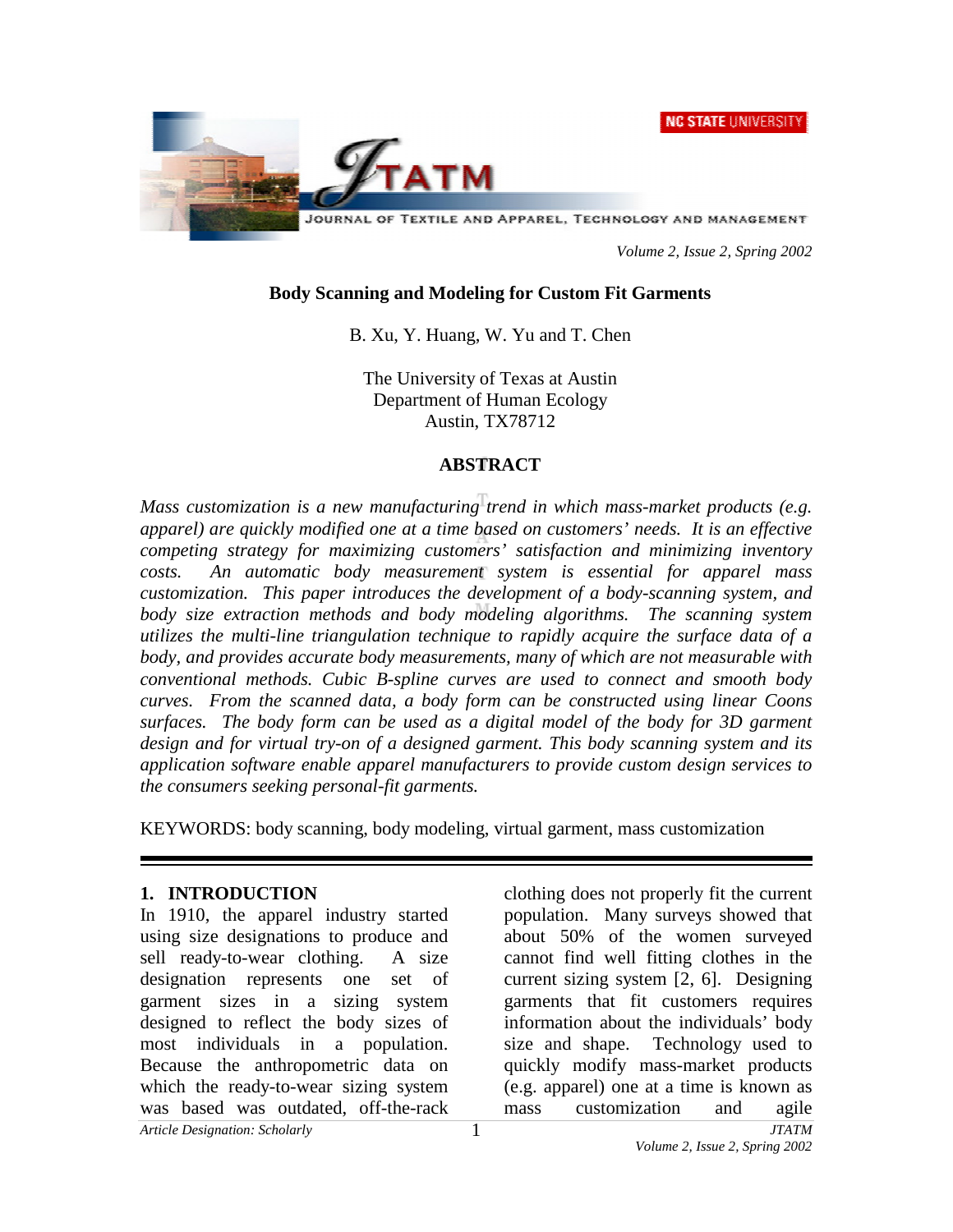manufacturing, which maximize customer satisfaction and minimize inventory costs. Mass customization becomes an effective way for the U.S. apparel industry to compete in the global market.

Apparel mass customization requires automation in at least three processes: body measurement, pattern design, and fabric cutting. In recent years, bodyscanning technology became an interesting research and development field around the world [4,8,11], and a few systems are already commercially available. However, there are two major barriers that prevent those systems from being widely accepted by the apparel industry. Firstly, the prices of the bodyscanning systems are often prohibitively high to the apparel industry. Secondly, the systems neither are well integrated with apparel CAD systems, nor provide designing functions that allow a customer to design or choose a garment that fits his/her body. The customer will have to rely on a professional designer to utilize the body data for alternating pattern pieces to produce a personalized garment. The apparel CAD systems currently used by designers are 2D based pattern design systems that do not include ways to visualize garments in 3D graphics. The design effects can be examined only after the garment is actually made. This non-interactive approach restrains designers' creativity. Therefore, there is still a need for an affordable system that can do body scanning, body modeling and design of virtual garments in an integrated manner to expedite the process of apparel customization.

 We developed the new body scanning and 3D garment design technology targeted for small apparel business. The system now can provide

rapid, non-contact scanning of a whole or partial body to obtain size information necessary for garments; create customized body forms on the computer screen as models for apparel design. A body form represents the scanned body by having a number of key measurements of the body, and can be used for evaluating the style and fit of a garment being designed.

# **2. BODY SCANNING**

J

Δ

Ŧ

The system consists of a PC computer, a control circuit box, and a 5x8x8 (W<sup>\*</sup>L<sup>\*</sup>H) ft<sup>3</sup> dark booth (Figure 1), in which two linear stages are mounted on the front and back sides of a person. Each stage carries a multiple laser line projector (eye-safe) and a CCD camera to scan the entire body when the stage moves upward. This scanning unit is connected to the control box governed by the computer to perform triangulation M measurements. All scanning and measuring commands are sent from the PC through the parallel port to the control box, which drives the scanning units to proper positions, turns on the laser projectors, and then triggers the cameras to grab images. The scanning units may stop 5-6 times to ensure the whole body to be scanned.

 The depth calculation is based on a triangulation algorithm [3]. A simple geometry for an active laser triangulation is shown in Figure 2. The CCD camera is aligned along the Z-axis with the center of the lens located at  $(0, 1)$ 0, 0). At a baseline distance *b* to the left of the camera (along the negative *x*-axis) is a multi-line laser generator projecting a beam of laser lines at an angle  $\theta$ relative to the *x*-axis baseline. The point  $(x, y, z)$  is then mapped into the digitized image at the pixel  $(u, v)$  so  $uz = xf$  and  $vz$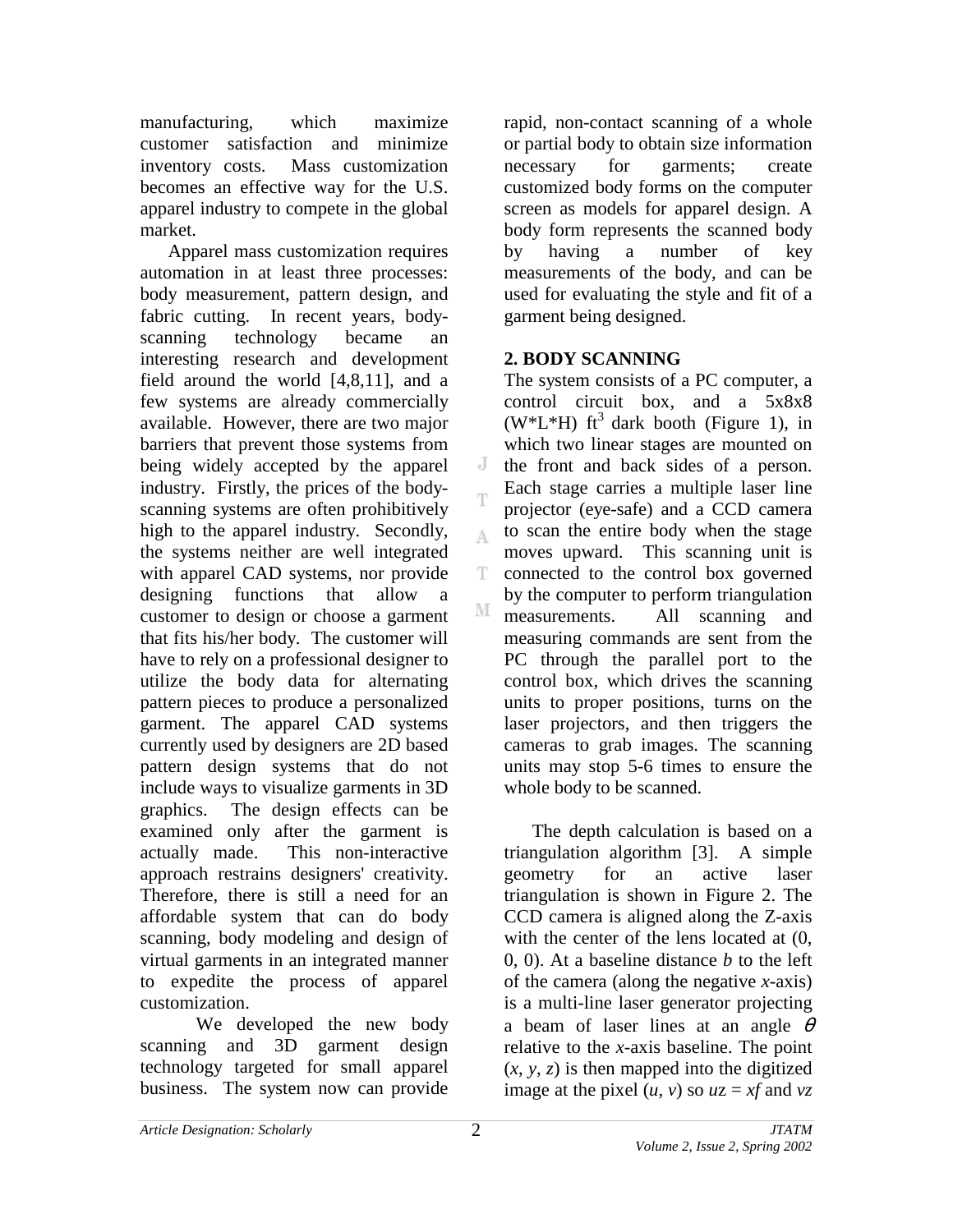$=$  *yf* by similar triangles where *f* is the focal length of the camera in pixels. The measured quantities  $(u, v, \theta)$  are used to compute the  $(x, y, z)$  coordinates:

$$
[x, \t y, \t z] = \frac{b}{f \cot \theta - u} [u, v, f].
$$





To calculate the coordinates (*x*, *y*, *z*) of body, the laser lines in the originate image must be traced and the projection angle for each line must be determined. Figure 3a shows one of the grabbed images that contains 19 laser lines with different projection angles. With a given setup, the projection angle of the midst laser line and the inter-beam angle are both known. After a line is traced, the coordinate of all the pixels on the line (*u,* 

*v*) and the projection angle  $\theta$  can be determined. Therefore, their corresponding 3D (*x*, *y*, *z*) coordinated can be calculated using the above equation. However, the projected laser lines on the body are not uniform in brightness. At abrupt changes, laser lines appear blurry and even broken. To correct this problem, various imageprocessing techniques, such as adaptive thresholding and curve fitting [10], must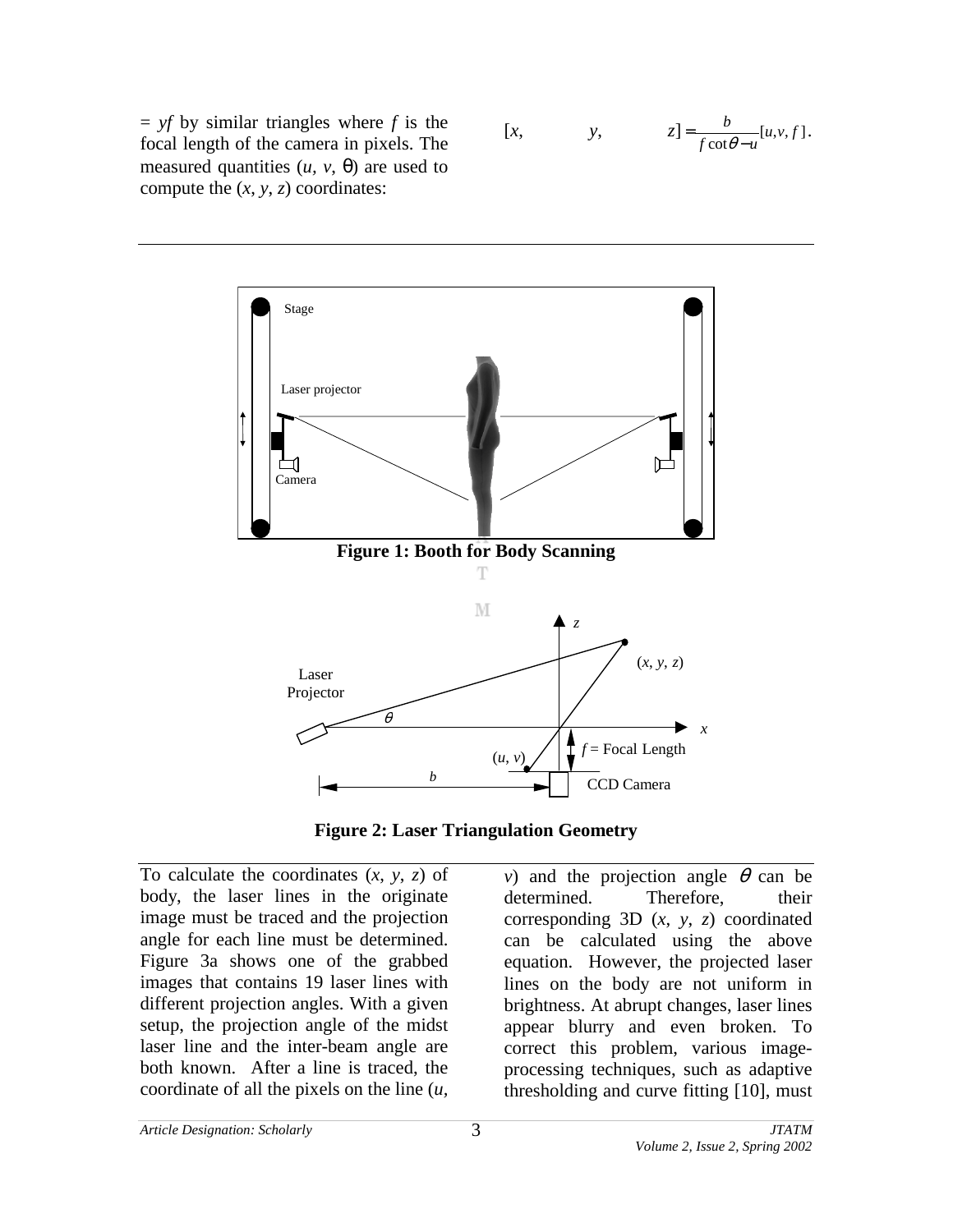be applied to deal with complex situations of broken lines. Figures 3a and 3b show the original lines and the traced lines of an upper body.



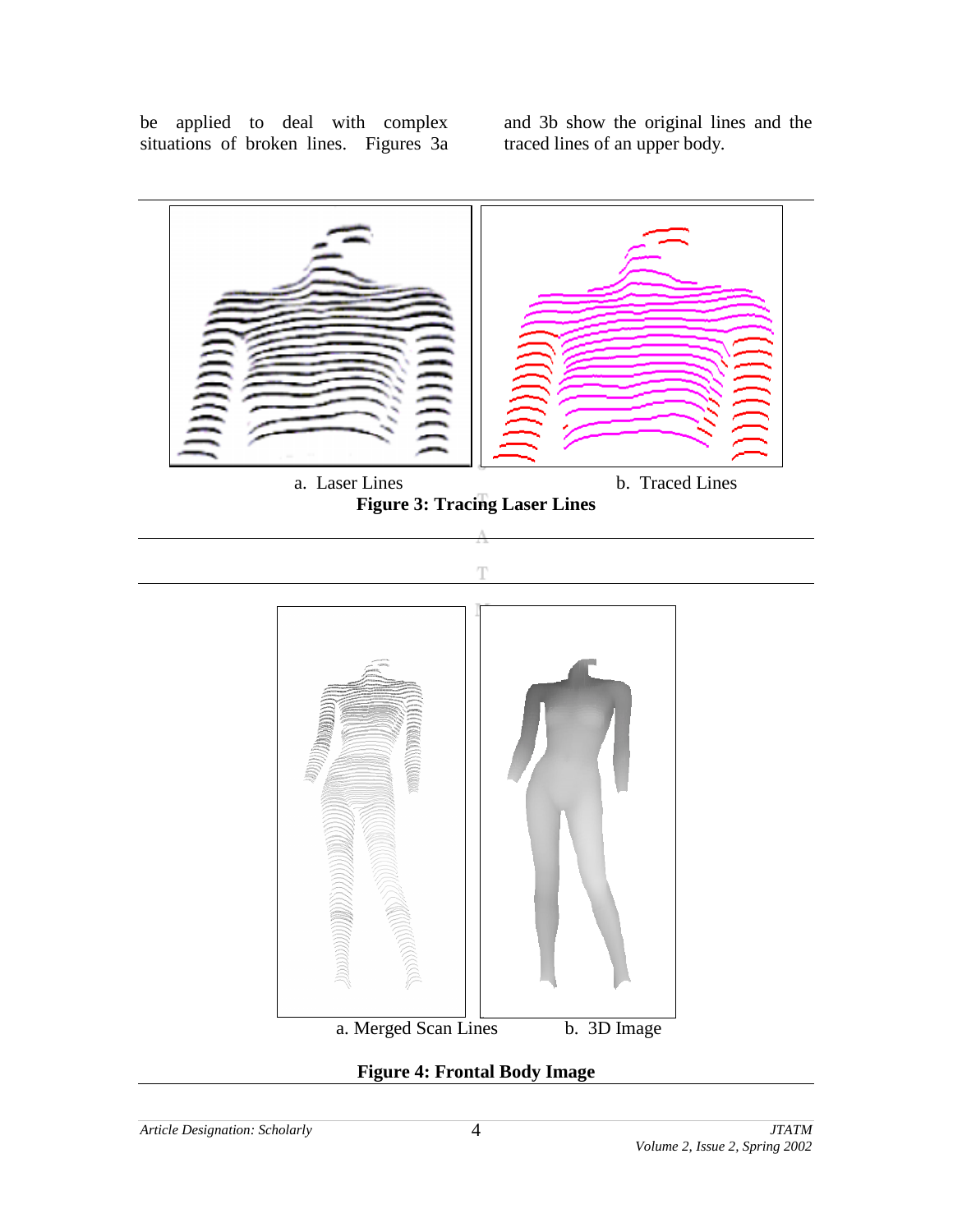When the traced lines of all the captured images are converted into the  $(x, y, z)$ space and superimposed in a new image based on their relative scanning positions, the lines covering a whole body can be obtained (Figure 4a). Much denser points in the regions of breast, waist, crotch, and knees, are seen in the figure, resulting from the overlapping of laser lines in two consecutive images. The purpose of overlapping is to acquire more information from body areas that have more complex shapes. With the interpolation and fitting procedures, the regions between two lines are smoothly added so that the body surface can be recovered (Figure 4b). In Figure 4b, the range information is represented by the brightness of each pixel on the body.

### **3. BODY MEASUREMENT**

After both front and back body surfaces are scanned, the two images can be combined and body dimensions can be measured on the 3D data. There are many pre-defined key measurements that are used for apparel design [1,5]. These key measurements are associated with certain landmarks of the body. They type of a body measurement can be the distance or angle between two landmarks (e.g., yoke and should slope), the length of a surface curve (e.g., crotch), and the circumference of the body at a landmark (e.g., bust). The measurements can be used to generate a body-form or directly be sent to a 2D CAD system for pattern alteration. It takes three major steps to extract body dimensions from the 3D body data.

(1) Locate body landmarks, such as waist, chest and neck. Based on basic features of body, most landmarks can be automatically detected. Since human body shapes vary dramatically, manual intervention may also be needed to adjust landmarks for correct measurements.

(2) Process the data using fitting techniques, such as B-spline curves, to smooth and connect points of a crosssection at one landmark or a space curve between two landmarks.

(3) Compute the measurements such as circumference, distance, angle, etc.

 Calculating body circumferences at landmarks is a major task in body size extraction from a scanned body image. B-spline curve approximation provides an effective way of representing body cross sections. Given a set of defining polygon vertices (control points), {**P***i* | 0≤*i*≤*n*}, a B-spline curve **C**(*u*) is given by [7,9]

$$
\mathbf{C}(u) = \sum_{i=0}^{n} B_{i,p}(u)\mathbf{P}_i, \qquad 0 \le u \le 1
$$

where *u* is a parameter, and M  ${B_{i,p}(u) \mid 0 \le i \le n}$  are *pth* degree B-spline basis functions, which are recursively defined as

$$
B_{i,0}(u) = \begin{cases} 1 & \text{if } u_i \le u \le u_{i+1} \\ 0 & \text{otherwise} \end{cases}
$$
, and

$$
B_{i,p}(u) = \frac{u - u_i}{u_{i+p} - u_i} B_{i,p-1}(u) + \frac{u_{i+p+1} - u}{u_{i+p+1} - u_{i+1}} B_{i+1,p-1}(u)
$$

The values of *ui* are the elements of a knot vector,  $U = \{ u_i \mid 0 \le i \le n + p + 1 \},\$ which is a monotonically increasing series of real numbers. Usually, *up* and  $u_{n+1}$  are set as the starting and end points of *u*. When the range of *u* is [0, 1],  $u_p = 0$  and  $u_{n+1} = 1$ .

.

To guarantee the curve  $C(u)$  to be closed and  $C^{p-1}(u)$  continuous anywhere, the knot vector *U* and the control points  $P_i$  should meet the following conditions:

J

T

A.

T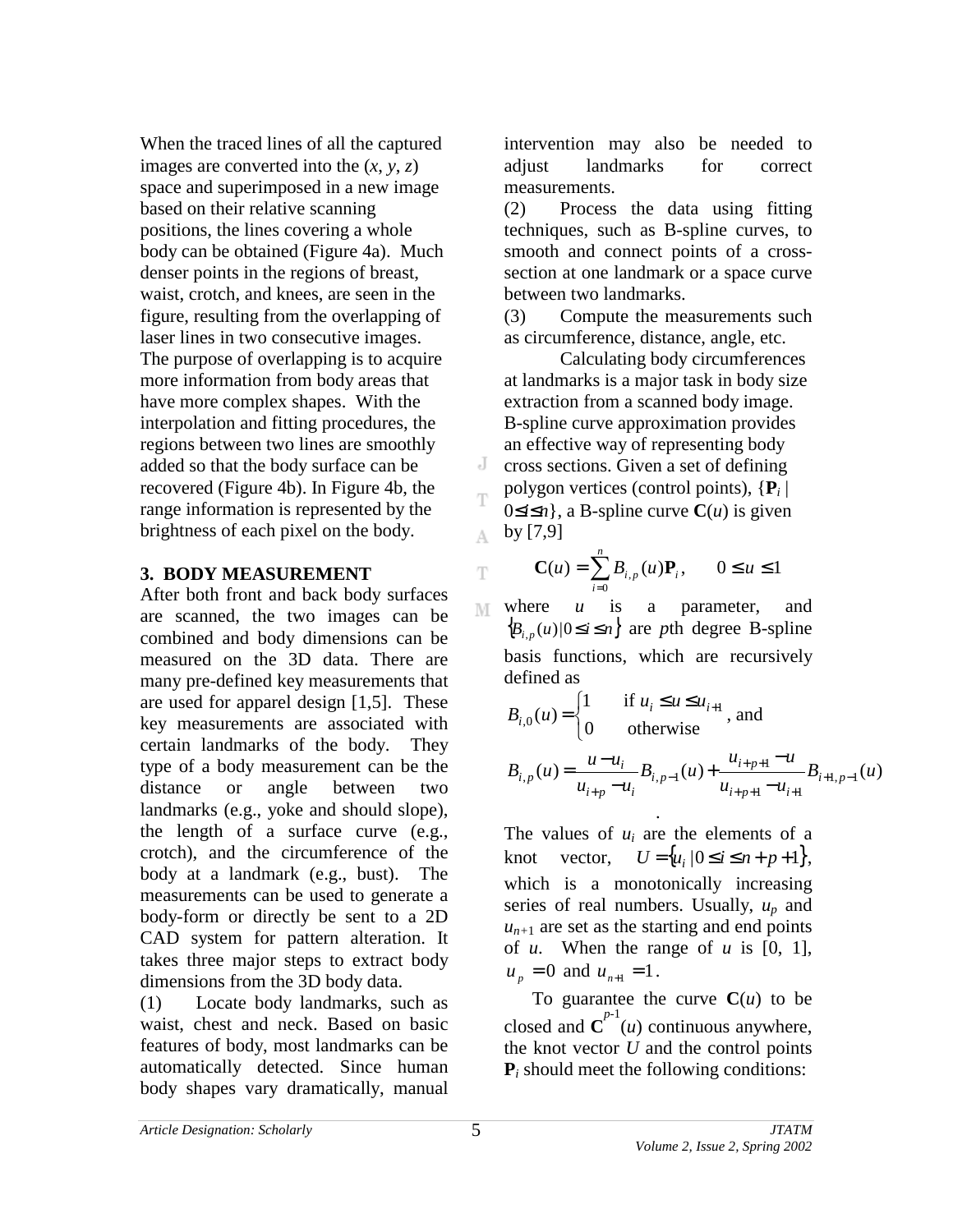1.  $u_j = u_{j+n-p+1} - 1$ ,  $u_{j+n+2} = u_{j+p+1} + 1$ ,  $0 \le j < p$  (knot vector); 2. **P**<sub>*i*+*n*−*p*+1</sub> = **P**<sub>*i*</sub>, 0 ≤ *i* < *p* (control

point). The first condition requires that the distribution of the last 2*p*+1 knots holds

the same pattern as that of the first  $2p+1$ knots. This condition makes the basis functions associated with these knots are identical. The second condition requires that the last *p* control points duplicate the first *p* ones. It can be deduced that  $C^{(r)}(0) = C^{(r)}(1), \ 0 \le r < p$ . Figure 5 shows these conditions in the *p*=3 case (cubic B-spline curves). The last seven knots have the same distribution as the first seven knots, making the last three basis functions identical to the first three ones.



#### **Figure 5: Knot Vector and Control Point Conditions for Closed and Smooth Curves**

After *p* and *U* are selected, the B-spline curve is solely dependent on the selection of the control points  $P_i$ .  $P_i$  may be determined with some approximation or interpolation scheme. If a set of ordered data points from a closed curve,  ${Q_k}$ | 0≤ $k$ ≤*m* and  $Q_0 = Q_m$ }, are known, the data set  $\{Q_k\}$  can be approximated by a B-spline curve  $C(u)$  using the least square method [7],

$$
\min \sum_{k=0}^m \left\| C(\overline{u}_k) - Q_k \right\|^2,
$$

where  $\{\overline{u}_k \mid 0 \le k \le m\}$  are the calculated parameter values according to the displacement of  $\{Q_k\}$ , and,

$$
\mathbf{C}(\overline{u}_k) = \sum_{i=0}^n B_{i,p}(\overline{u}_k) \mathbf{P}_{i \bmod (n-p+1)}.
$$

 ${\bf P}_{imod(n-p+1)}$  makes the last *p* control points  $(\mathbf{P}_{n-p+1}, \ldots, \mathbf{P}_n)$  identical to the first *p* control points  $(\mathbf{P}_0, \mathbf{P}_1, \ldots, \mathbf{P}_{p-1}).$ Assume that **P** is a vector of the *n*-*p*+1 distinct control points, **Q** is the vector of *m* data points, and *N* is a matrix,  $N = \{N_{k,i} | 0 \le k \le m, 0 \le i \le n-p\}$ , derived from the basis functions as follows: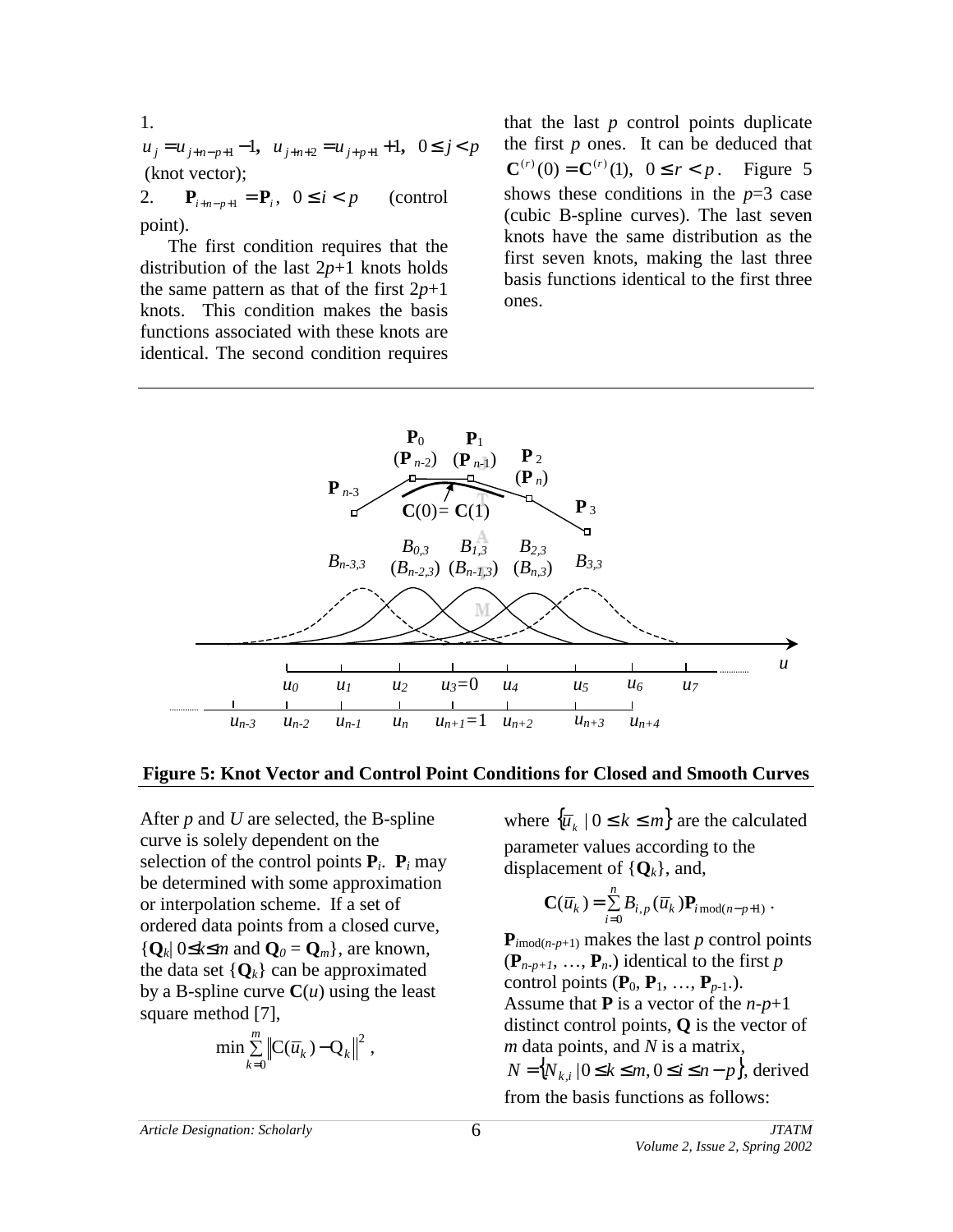$$
N_{k,i} = \begin{cases} \left(B_{i,p} + B_{i+n-p+1,p}\right)\overline{u}_k, & 0 \le i < p\\ B_{i,p}(\overline{u}_k), & p \le i \le n-p \end{cases}
$$

The least-square equation can be expressed in a matrix format:

$$
\min \|N\mathbf{P} - \mathbf{Q}\|^2.
$$

Then **P** can be calculated by solving the following linear system:

$$
(N^T N)\mathbf{P} = N^T \mathbf{Q}.
$$

This algorithm may be summarized as follows:

(1) Compute the parameters  $\{\overline{u}_k \mid 0 \leq k \leq m\}$  according to the displacement of data points  ${Q_k | 0 \le k \le m}$ , where the chord length is adopted.

- (2) Choose the knot vector  $U = \{u_i \mid 0 \leq j \leq s\}$ , which should reflect the distribution of  $\{\overline{u}_k\}$  and be under the restriction of condition 1.
- (3) Calculate the first *n*-*p*+1 control points  $\mathbf{P} = \{ \mathbf{P}_i \mid 0 \le i \le n - p \}$  and assign the first *p* control points to the last *p* ones.

The number of the control points *n+*1 has significant influence on the fitting accuracy of the B-spline curve. Figure 6 shows two B-spline curves that fit the same set of data **Q** when  $n+1=20$ and  $n+1=40$ , respectively. It was found that a B-spline curve with 40 control points can provide a sufficient accuracy for fitting a body cross section.



J

T

**Figure 6: B-spline Curves with Different Control Points** 



a. Upper body b. Lower body **Figure 7: Multiple Cross-Sections of the Body**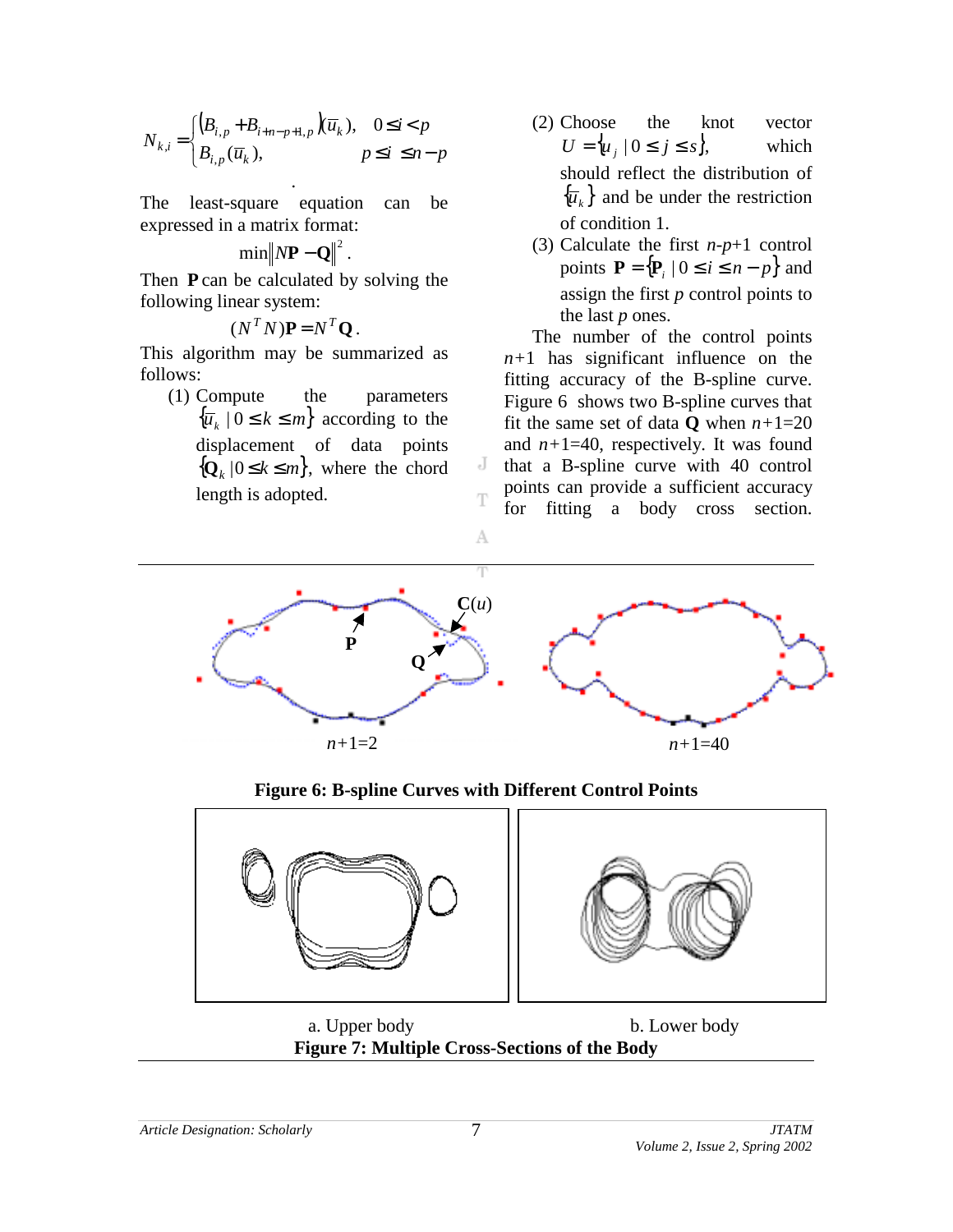The B-spline approximation of body cross sections can provide both the body size and shape information at specific locations. Particularly, when multiple cross-sections are superimposed, one can visualize the rate of change in size and shape along the body's vertical axis (Figure 7).

### **4. BODY MODELING**

3D body modeling is a procedure to generate a body form on the computer screen using a set of key measurements from a scanned body. A body form, also called dress form, serves as a personalized model for style manipulation and fit adjustment. A computer generated body form allows a

designer to freely rotate and zoom the form for viewing and measuring the body shape.

A human body represents a fairly complex surface. To construct a body form, a body needs to be divided into a number of relatively simple sub-surfaces that can be approximated by surface functions. For example, an upper torso can be divided into seven sections: neck, shoulder, chest above waist, abdomen (Figure 8). Each section has four of edges whose reference parameters *u* and *v* are between 0 and 1, i.e.,  $u, v \in [0,1]$ .



J

T

#### **Figure 8: Sections of Body Form**

To create a four-edge surface, the four crossing points of the edges and the suitable curve formula for the edges need to be determined using key

measurements of the scanned body. The surface can be then formed by using a linear Coons surface [9]: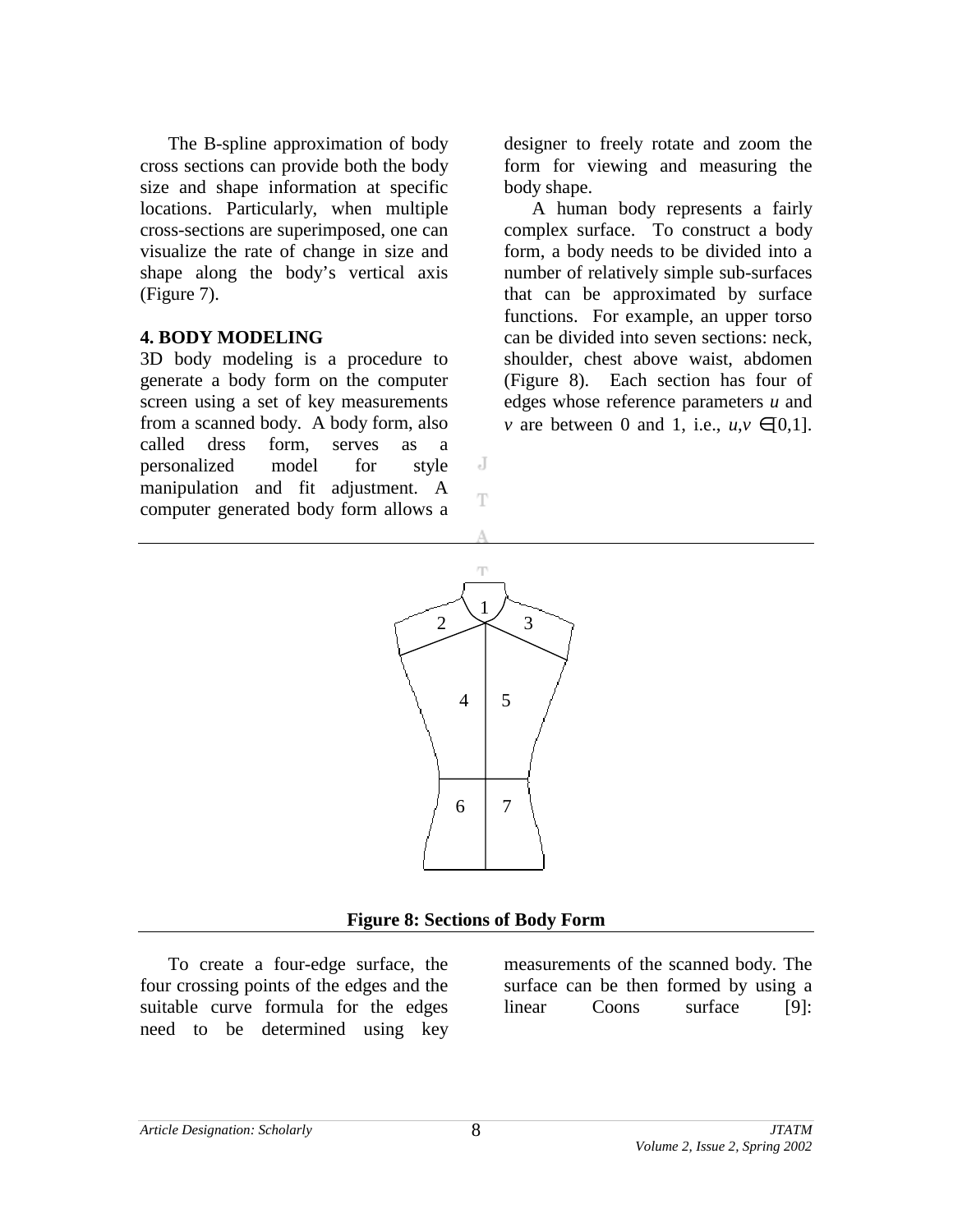$$
P(u,v) = -[-1,u,1-u] \begin{bmatrix} 0 & P_{u0} & P_{u1} \\ P_{0v} & P_{00} & P_{01} \\ P_{1v} & P_{10} & P_{11} \end{bmatrix} \begin{bmatrix} -1 \\ v \\ 1-v \end{bmatrix}, u, v \in [0,1],
$$

where  $P_{u0}$ ,  $P_{u1}$ ,  $P_{0v}$ ,  $P_{1v}$  denote the given edges,  $P_{00}$ ,  $P_{01}$ ,  $P_{10}$ ,  $P_{11}$  denote the given points respectively, and  $P(u, v) = P_{uv} = \{x_{uv}, y_{uv}, z_{uv}\}\$ is a point on the surface. The equations for the four edges of one section is designed as follows:

$$
P_{u0} = P_{00} + [P_{10} - P_{00}] \begin{bmatrix} 1 - \cos(u\pi/2) & 0 & 0 \\ 0 & u & 0 \\ 0 & 0 & \sin(u\pi/2) \end{bmatrix},
$$
  
\n
$$
P_{u1} = P_{01} + [P_{11} - P_{01}] \begin{bmatrix} 1 - \cos(u\pi/2) & 0 & 0 \\ 0 & u & 0 \\ 0 & 0 & \sin(u\pi/2) \end{bmatrix},
$$
  
\n
$$
P_{0v} = P_{00} + [P_{01} - P_{00}] \begin{bmatrix} (1 + \cos(v\pi))/2 & 0 & 0 \\ 0 & v & 0 \\ 0 & 0 & v \end{bmatrix},
$$
 and,  
\n
$$
P_{1v} = P_{10} + [P_{11} - P_{10}] \begin{bmatrix} v & 0 & 0 \\ 0 & v & 0 \\ 0 & 0 & (1 - \cos(v\pi))/2 \end{bmatrix}.
$$

Figure 9 shows the neck and should patches and a 3D body form for an upper body.





*Article Designation: Scholarly JTATM*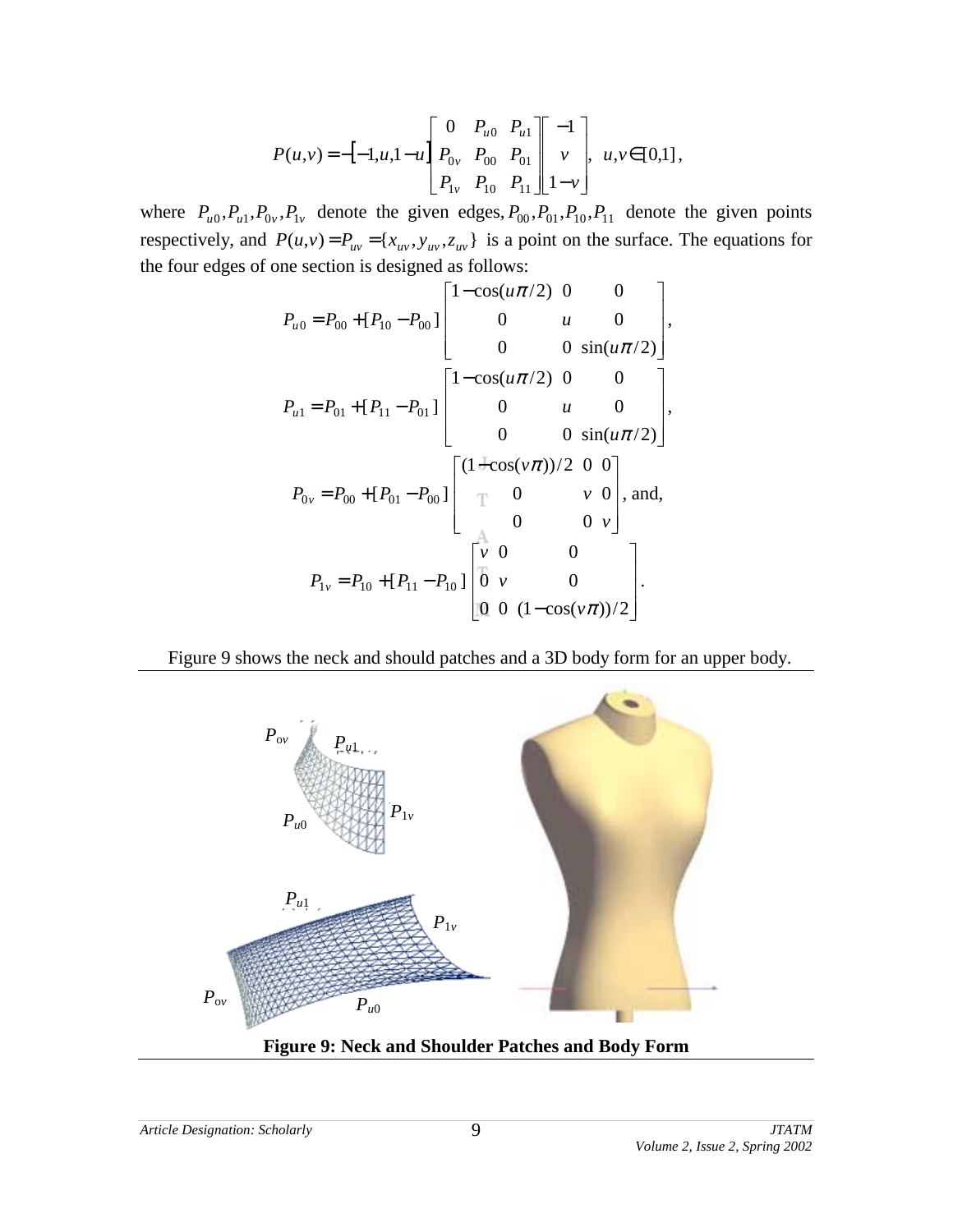# **5. VIRTUAL GARMENT**

A virtual garment can be directly created on the body form by following the shape of the 3D body form and taking a desirable ease to ensure the personal fit. The software provides a tool that allows the user to cut through the garment and body form horizontally and vertically to check and change the ease at any

position by specifying a gap distance (Figure 10a). The structure lines including seam lines, outlines, and grain lines can be also added. After the design is finished, the garment can be taken off from the body form and flattened into 2D pattern pieces for further modification in an apparel CAD system (Figure 10b).



## **CONCLUSIONS**

In this paper, we presented a newly developed human body scanner for apparel mass customization. Based on the multi-line triangulation and computational geometry techniques, the scanner can quickly acquire the 3D images of the front and back sides of a body, automatically extract key dimensions that are important for apparel design, create customized body forms, and generate virtual garments that fit on the body forms. This body scanning system and its application software would enable apparel manufacturers to provide custom design

services to the consumers seeking personal fit garments.

#### **REFERENCES**

- 1. H. Armstang, *PatternMaking for Fashion Design*, HarperCollins College Publishers, New York (1995).
- 2. S. Ashdown, "Introduction to Sizing and Fit Research", *Symposium of Fit 2000*,<http://car.clemson.edu/fit2000/> (2000).
- 3. P.J. Besl, *Surfaces in Range Image Understanding*. Springer-Verlag, New York, (1990).